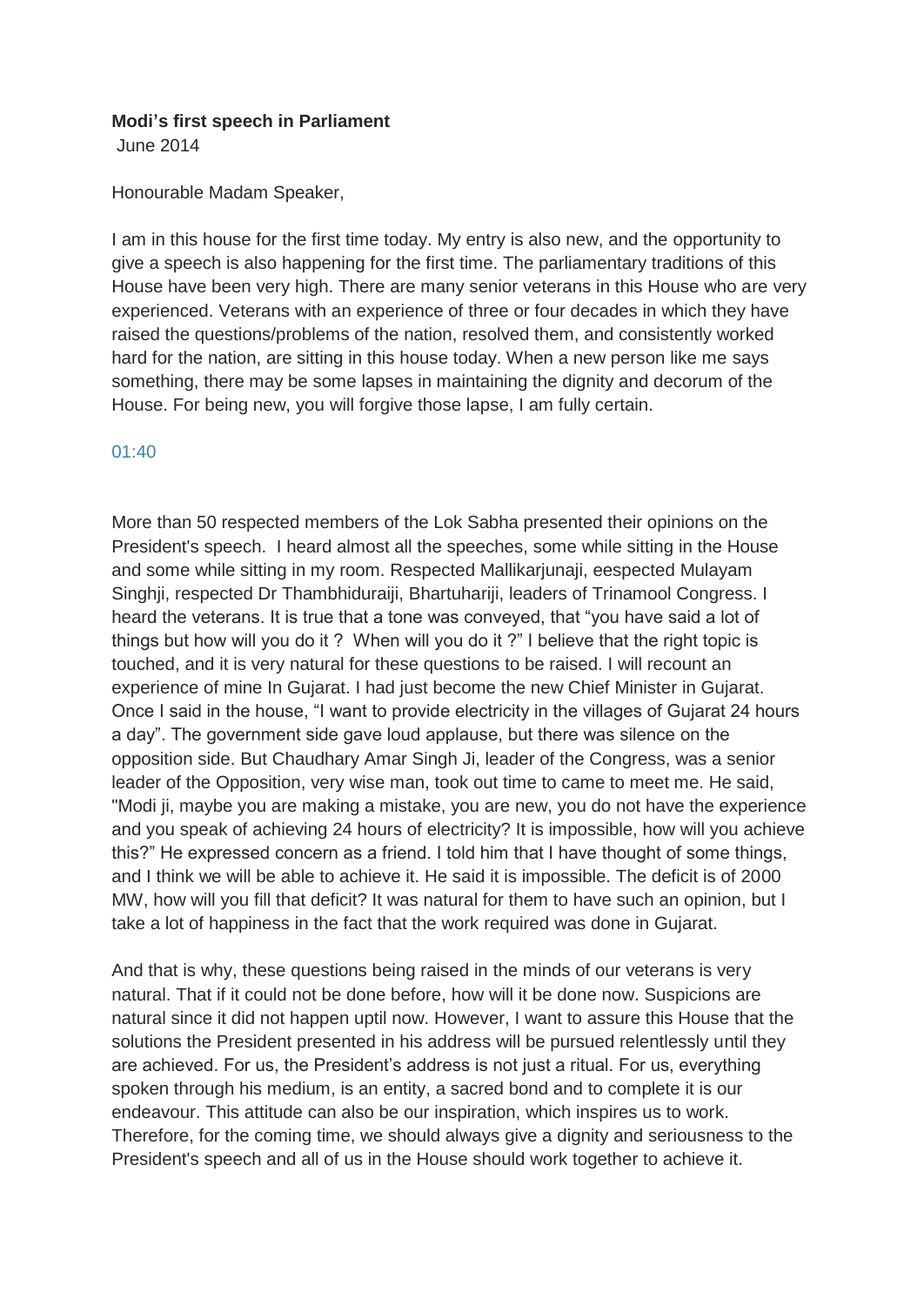When the voting took place, until the election, we were all hopeful candidates, but after coming to the house, we are the messengers/servants of the people's hopes. Then we were the hopeful candidates, but after coming to the house, we are the gatekeepers of the people's hopes. It is necessary to fulfill our duty in the form of servants; to take the role of the gatekeepers if there is some lack of duty in someone by raising your voice, this is also a great duty. We all will honour our duty together. I am satisfied with the fact that whatever issues have come to the floor of the house, withstanding small quarrels which are necessary in themselves, a completely positive atmosphere has been noticed. Here too, in the issues raised, there was a hope, a hope with which we were chosen by the 1.25 billion people of the country. We are the torchbearers of that hope. Sitting on this side or that side of the aisle, this has been conveyed in everyone's speeches. I am convinced that this is an auspicious sign for India's fate.

The President in his speech spoke of the election voters surging mandate. I also congratulate our citizens. I convey my gratefulness that after many years, the country voted for stable governance, for development, for good governance, for the next five years. We have been made responsible for these concerns and contemplations of the people of India. We have to fulfill our responsibility.

One thing we will have to think about is that in the world, India is seen as a big democratic country. However is it not the demand of our time, to show the world how big our democratic power is, how high our democratic traditions are, how democratic principles are revered in the veins of our commonest to our most illiterate citizens, how woke the citizens are to fulfill all their hopes through the democratic medium. Have we projected this strength of ours to the world? After this election, we all have a collective obligation to explain in this rightful hour and attract them to us. More people participate in our elections than the total number of voters in the whole of Europe and America. Have we presented/manifested this potent form in front of the world? I believe that it is our collective responsibility. We are right in the belief that in some things, the mentality of 1200 years of slavery/colonialism is still troubling us. Often, when we meet a bigger person then we do not have the strength to speak up. Sometimes we are influenced by skin color too. By coming out of all those things, the time has come when we have to manifest the power of Indian democracy in front of the world. By keeping our head held high in front of the world, looking the world in the eye, and standing straight with our chests out, we must strive to show the power of the 1.25billion people India. We should pursue and move forward with this as an agenda.India's pride and dignity can increase due to this.

## 11:05

Brothers and sisters, Hon'ble Madame Speaker, the first authority on the government of the country should be for whom ? Should the government be only for educated people, should the government be counted only for the benefit of a few chosen people ? The government should be for poor people. If the rich person wants to educate their child, any school in the world, any teacher of the world can be hired by them. If someone gets sick in the house of a rich person, doctors will be waiting to attend on them. Where will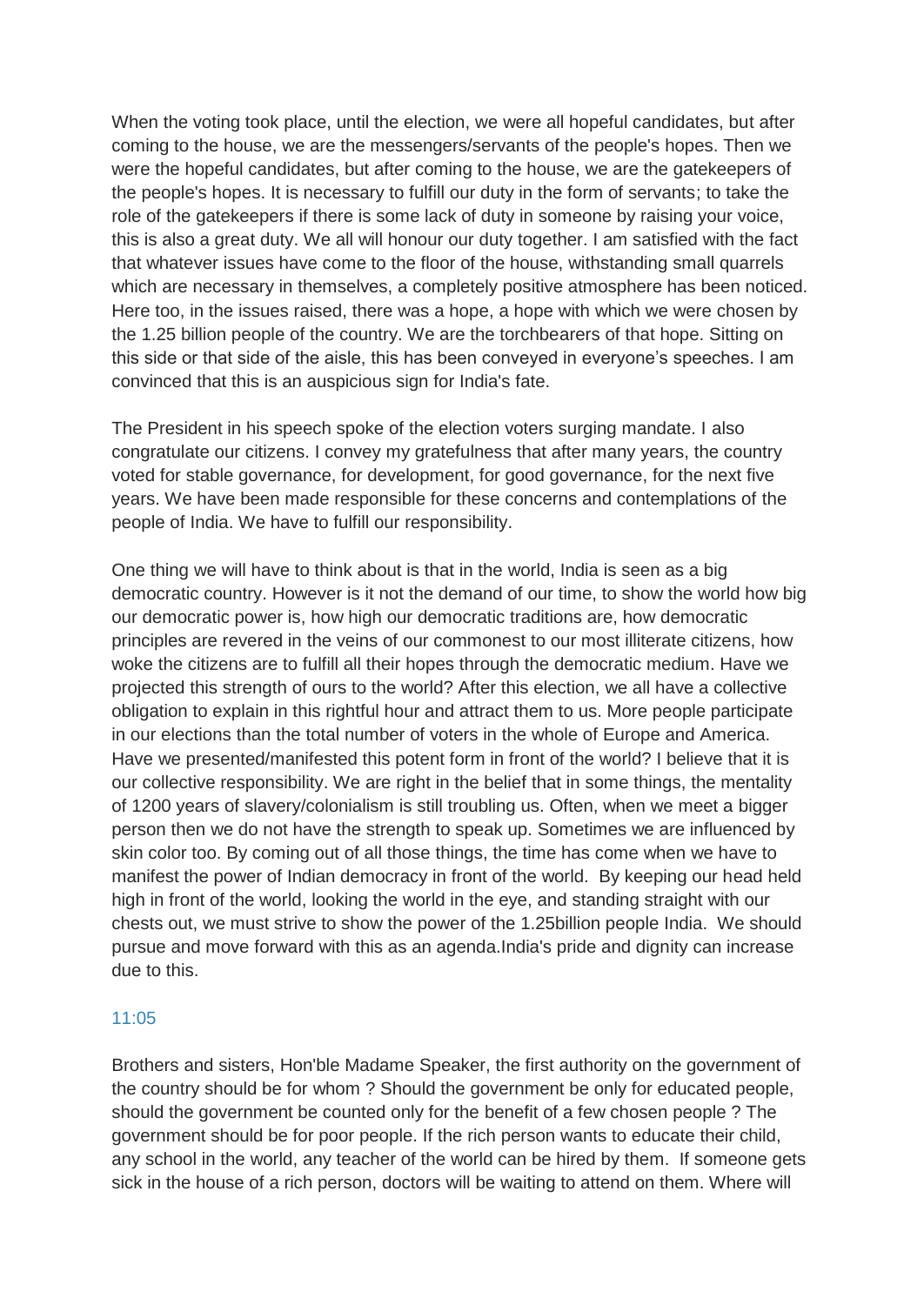the poor go? Only the public school and public hospital is written in their fate. Therefore the first responsibility/duty of the government is to listen to the poor, and live for the poor. If we do not run the business of government for the poor, do not work for the upliftment for the poor, the people of this country will not forgive us.Therefore, Honourable Madam Speaker, this is the government's first priority. We are the people who were taught by the ideals of Pandit Deendayal Upadhyay, who gave us the teachings of "Antyodaya", Gandhi, Lohia and Deendayal ji all gave us this teaching. We have to work for the welfare and upliftment of the weakest section of the society, the weakest person sitting on the last end of society. The ideas of these three great men of this century's political thought has shown us this way, to give priority to the welfare of the person sitting on the end of society.

It is our commitment, the welfare of the last person in society. It is our commitment to bring the poor out of poverty, to bring out the strength inside the poor to fight and strive against poverty. The biggest tool to fight against poverty is education.The biggest means of fighting poverty is freedom from superstitions. If we are able to rescue the poor who are beset by superstition and in the state of ignorance/illiteracy, then the poor of this country do not wish to live on the crumbs of someone else. They are ready to stabilize their world on their own strength. Living with respect and pride is the nature of poor. We can hold onto this fundamental power and try to empower them. And therefore government policies must empower the poor to come out of poverty, empower the poor to fight against poverty. And thus all the systems of governance must work to make the poor strong. The final result of all government systems must be directed towards the welfare and upliftment of the person sitting at the end of society.

For centuries, we have been saying that ours is an agricultural country, country of villages. These slogans feel good, sound great to the ear. But today, can we say, hand over heart, that we have changed the life of the village, have changed the lives of our farmers. I am not standing here to criticise any government. It is our collective duty that we take the responsibility of changing the lives of Indian villages seriously; the responsibility of changing the lives of farmers, seriously. In the President's address, we have tried to speak about this topic. Another topic that was raised was "how will we do it?" We have used a word 'rurban'. We heard in the presidential address. The word is used for the development of villages, where the facilities are that of the city, the soul is from the village. The identity of the village has been built into the soul of the village. Even today there is a feeling of community and brotherhood, if a wedding procession arrives, the entire village considers the wedding procession as its own. If a guest arrives in the village, they are the gest of the entire village. This is the precious heritage of our country, we have to make it, save it. But should we deprive the people of our village from modern facilities? And I say with experience, that if we equip villages with modern facilities, then the village will contribute much more to the progress of the country.

If villages start getting electricity 24 x 7, if villages have broadband connectivity, if even kids in villages have access to the best kind of education. Just imagine for a moment, even if there are no good teachers in our village the development in science allows us and empowers us to avail long distance education. Sitting in the city, the best teachers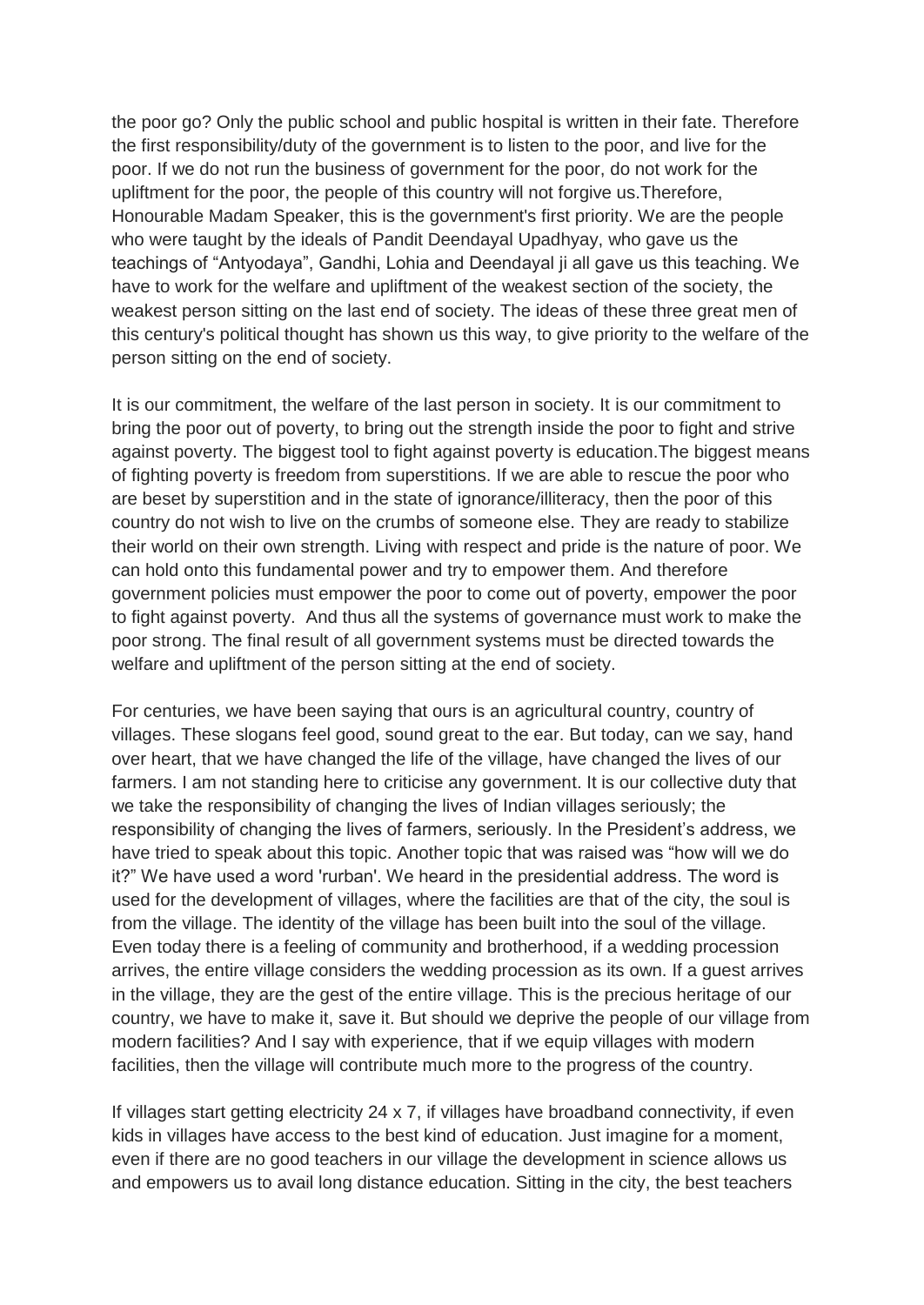can reach the school student sitting in the remotest villages. Shouldn't we make use of satellite transmission, and modern science to educate poor kids. If we are able to transform the lives of people living in villages, then no villager would want to leave their village. What does the youth in the villages want? If they gets employment in the village itself, then they would prefer to live with their parents. Can't we develop industrial/business networks in villages?

We must at least try and increase the share capital of agro based industries. If we accept and acknowledge the potential of agro based industries then we will able to bring a sea change in the financial and overall status of the people in villages. This will ensure that the self respect of the farmer remains intact. Sikkim, a small state with low population is going to make India proud very soon. It is soon going to become a completely organic state producing all organic based products. These days, there is a great demand of organic products in the world, a section of people who are conscious towards holistic healthcare are ready to buy organic products at any demanded price. The farmers of Sikkim have worked hard towards capturing this global opportunity and If we support this initiative of Sikkim and go ahead with these projects then a state lying in the lap of the Himalayas would grow with a big power with high potential. Can't we dream of developing the entire North East as organic state and capturing the entire global market by availing them of government support. This will bring massive change in the lives of the people living in the mountains.

There are a huge number of agricultural universities involved in a lot of research. But this research remains in the lab, does not come to the land. Until the time we empower this journey from the lab to the land, until the time we ensure that agriculture moves from traditional to modern methods, we will not meet the full potential. A small experiment was done in Gujrat. Each farmer was issued a soil health card, at a time when all Indian nationals do not have a personal health card. But we took this initiative in Gujarat to issue a soil health card to each farmer so he knows about the health of his land. This card indicated to the farmer if they were unproductively investing in crops which could not be grown in their land, or whether they were unnecessarily investing in fertilizers not required for his crop or whether they was putting excessive quantity of fertilizer or whether he was investing in pesticides not required for his crop, Unnecessarily wasting around 50 thousand to a lakh rupees a year. The soil card helped him identify how to cultivate the crop properly. Can't we run a campaign to issue a soil health card to every farmer of our country? Yes, we can. This will open new opportunities for research as well as employment. People are asking how shall this be done, hence I am explaining this issue in detail. During vacations between April and June, agricultural university students will go to their respective villages. At that time why can't we convert the 10+2 school labs all over India to soil testing labs. Allow these agricultural university students to work in these school labs. This will provide earning opportunity for the agricultural university students carrying out the soil testing, as well as the school offering their lab for soil testing. It will also give incentive to build good labs. It can be converted into a people's movement, or not ? To sum it up we can use small experimental solutions to bring changes.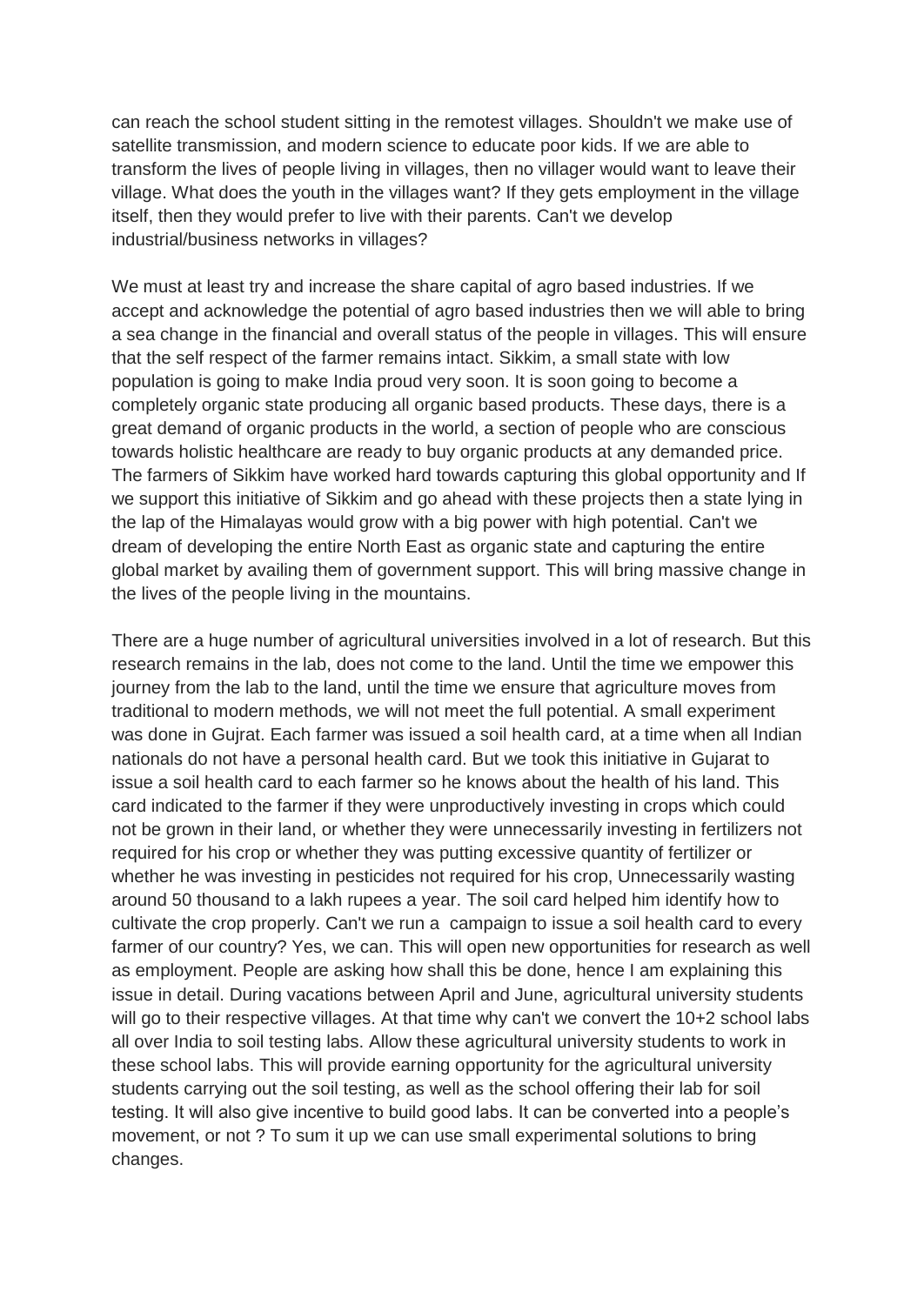What are the habits of our railways today ? They stick to their rules without applying much sense. If some goods arrive on Monday, they should be dispatched within a week. If marble arrived on the railway station, with destination being Mumbai, and tomatoes came from Toldeo, even then they will dispatched the marbles before the tomatoes. Why ? If the marble reaches four days later, what difference will it make ? We should sensitize our entire system so that he tomatoes arrive first (metaphorically). It is a misfortune of our country, that even after the advent of technology and our recognition as a big name in information technology, it does not have real time data of agro products. Can we not collect the real time data of agro products through the medium of information technology? We have promised to remove inflation. And I certify that we are committed to this not because that is an electoral promise but because we believe that in the house of the poor person, the hearth/stove must be lit in the evening.

The child of a poor person goes to sleep drinking their own tears, it is necessary for this condition to change and this is all of our duty to do so. Whether it is the state or the national government, whether it is in power or in opposition, we all have a collective responsibility of ensuring that no poor person in India is ever hungry and to fulfill this duty, we we want to work.

On real time data. The food stocks in the country is ample but there is a shortage of arrangements. If there is real time data, the government has the information about where it is needed and when the railway is going through a lull phase, at that time food stocks should be shifted there and if there are godowns for storage, the problem can be solved. The infrastructure work for Food Corporation India has been going on for years but it's a perception that it cannot be modernized. The process of procurement and preservation and distribution should be done separately. If the same system is divided into three different departments, and the responsibility is also divided, I can bet that the functioning will improve.Can we, in our agriculture sector, empower our agricultural universities, our farmers to adopt modern farming? It is the need of the hour. The faster we bring technology to agriculture, the more profitable and better it will be. Because families are expanding, land per person is decreasing, we will have to increase productivity in the land and for this, we will have to increase research work in the universities

It has been years since there has been any research on pulses. Pulses have become a big challenge in our produce. Pulses are the only way through which the poor in our country get protein and protein is an important component of our body composition. If we have to fight malnutrition in India, then we have to address these questions. Due to lack of research in this area,for years we have not been able to promote the productivity or protein content of pulses. We have been successful in promoting sugar content in sugarcane but we have not been successful in increasing protein content in pulses. This is a huge challenge and it should inspire our scientists and agricultural universities. If we push things up with a cumulative effect of these problems, If we move forward and work on these cumulative defects, I believe these problems can be solved and this is just one of the ways.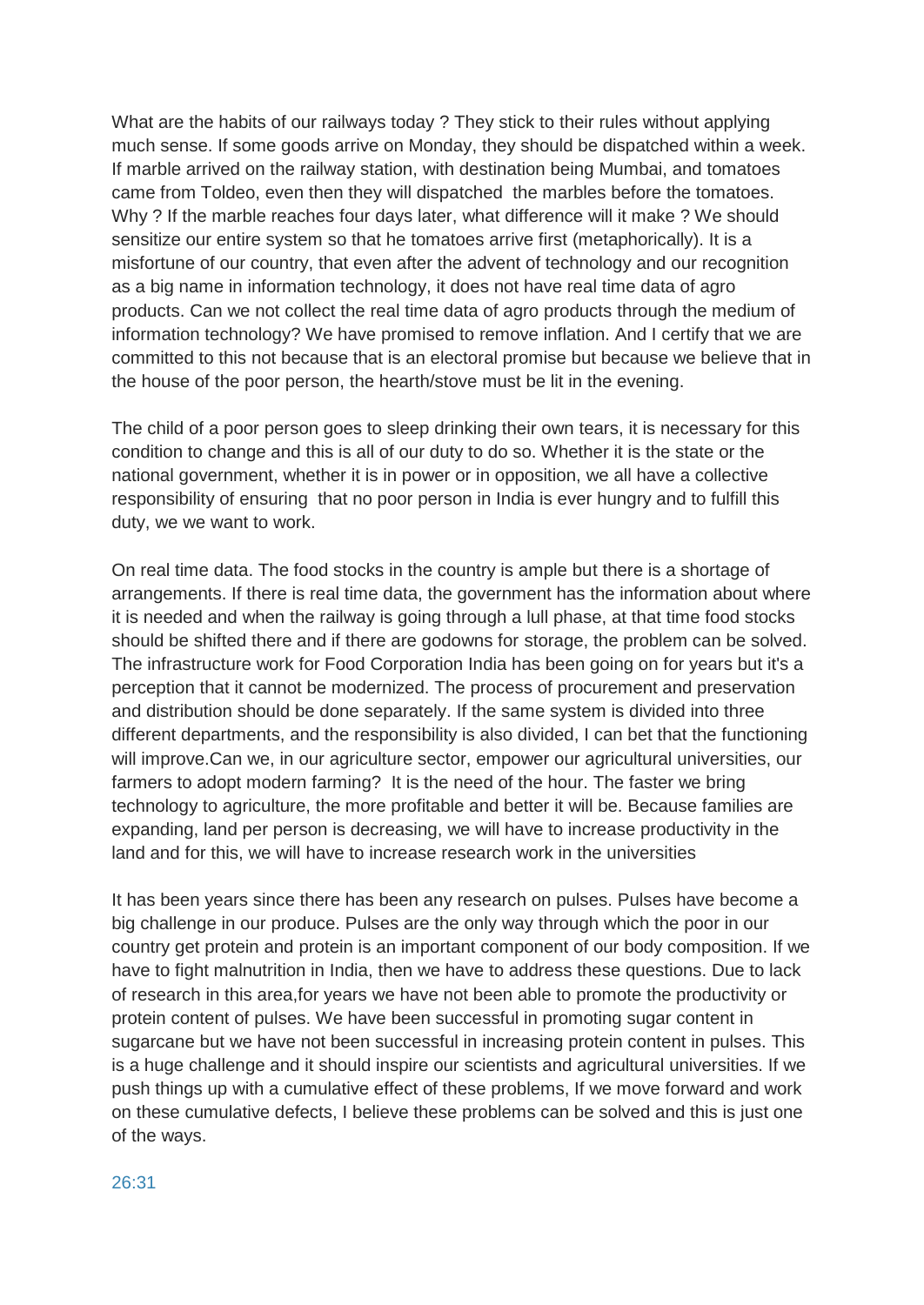To make our mothers and sisters, our 50% population, a participant in India's development journey, we have to bind them to our economic concerns. If we have to reach the heights of development, then we have to confirm the active participation of the 50% population, our maternal power. We will have to worry about their respect, their security. In the last few days, some unfortunate events have occurred. In government or opposition, the events should give cause us a lot of pain. The murder in Pune,or Uttar Pradesh, youth drownings in Manali, or the rapes of our sisters, all these events inspire us to rethink. Governments will have to take firm and rigid steps. The country will not wit for long. The oppressed people will not wait for long. Our own souls will not forgive us and that is why I appeal to all leaders. I appeal especially to all our leaders, to stop doing scientific analyses on incidents of rape, it does not befit us. We play with the dignity of our mothers and sisters. After reaching this level and stature in in politics, does such rhetoric befit us ? Can we not keep our silence ? And that is why, respect for women, and women security should be all of ours, all 1.25 billion people's priority.

## 29:07

65% of our population is below 35 years of age. We are very fortunate to be alive and sitting in Parliament in the stage of our life cycle in which we are a youthful and young country. We must recognise the power of our demographic dividend. The entire world, in the coming years, has a huge need of labourforce, manpower, skilled manpower. Those who are an expert in this discipline, know that the entire world needs skilled manpower. Our neighbor, China, is getting older and we are getting younger. This is an advantage, and that is why all the countries in the world, even the most prosperous ones, have a single agenda- skill development. Skill development should be our country's priority. Along with that, if we have to be successful, then we must keep the mantra of Shrameva Jayate (labour alone triumphs) in our minds. How do we respect the dignity of labour, and the place of a skilled worker in the building the Nation. Brothers and sisters, India has developed a perception now. Our identity has become that of Scam India. We have to change the identity of our nation to Skill India. And we can achieve that dream. That is why, for the first time, there has been an introduction of a separate ministry for Entrepreneurship and Skill Development, which has been given special importance. Our country has a misfortune though. If anyone is asked, "what have you studied"? When they reply "I am a graduate, and have done my M.A.", then one feels good. In my childhood, I had read the book of Dada Dharmadhikari ji. He was a supporter of Mahatma Gandhi's beliefs, he lived with Vinoba Bhave. Dada Dharmadhikari ji wrote about an experience where a youngster had come to him asking for a job. He asked the youngster "What do you do and what have you studied?". The youngster replied that he is a graduate and he requires a job. Dada Dharmadhikari ji then asked him "What work do you know?" The youngster replied that he is graduate. Dada Dharmadhikariji asked again, "Yes yes brother. you are a graduate. But tell me what work do you know?" to which the youngster replied "no,no, I'm a graduate". The fourth time he asked the graduate to tell him what he knew, the graduate replied back by saying,"no, I told you, I'm a graduate". From this experience, we can learn that to make a living, the hands need skill instead of a certificate. And that is why we have to emphasize on skill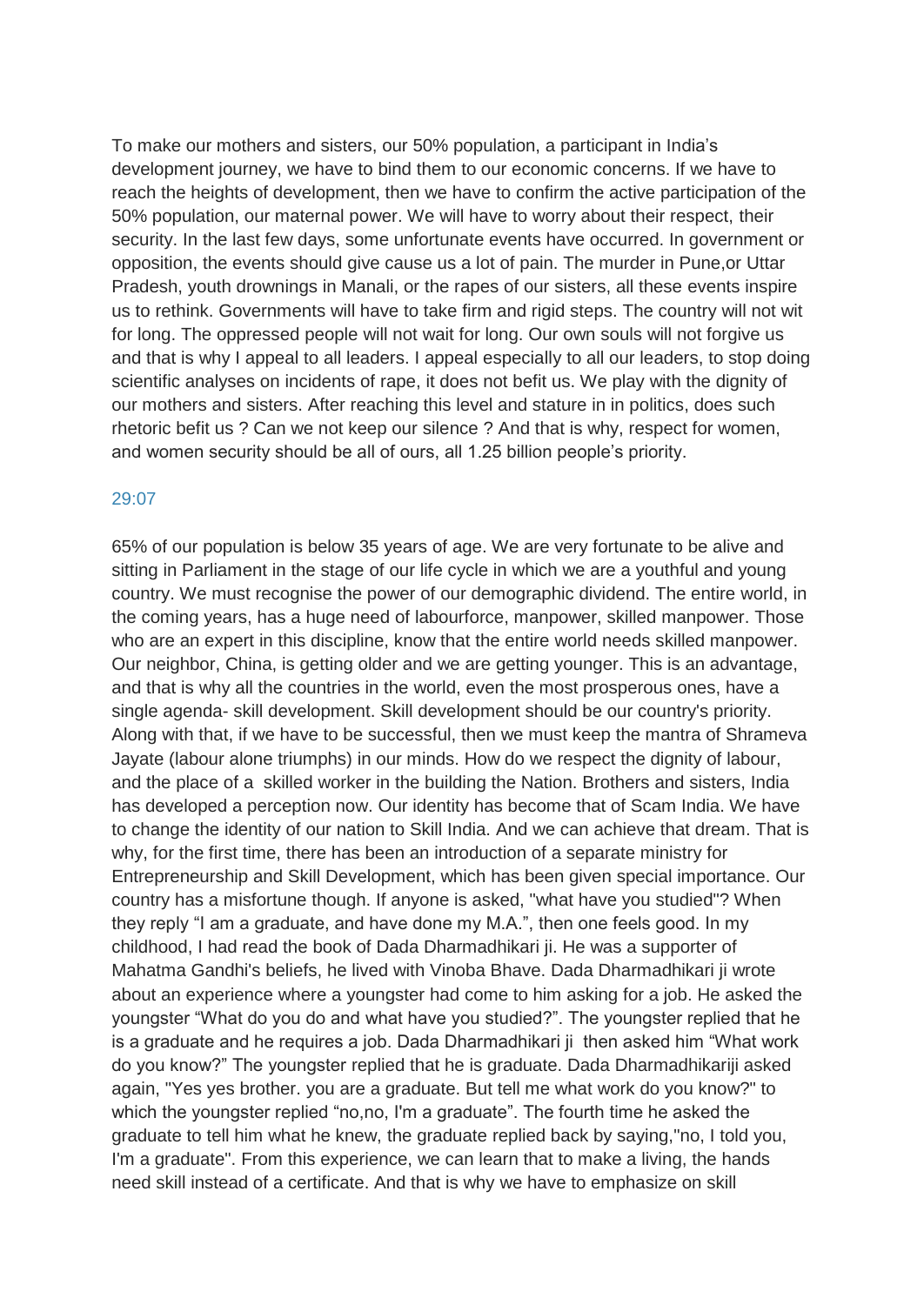development. But we have to consolidate and elevate the social status of the skilled worker as well. A student who has studied till the seventh grade drops out of school because of poverty. He goes somewhere and completes a skill development course if he gets the chance. However, he is not given importance/respect by the people. "Oh you've studied till the seventh grade, get out". We have to make a system that gives him and his studies equivalence.

## 33:04

I conducted this experiment in Gujarat. 2 years of ITI was made equivalent to tenth. Those who came after tenth were made equivalent to twelfth pass. If someone wanted wanted to study after diploma, a way was paved for them. If someone wanted to do a degree, way was paved for them. If someone was only 7th pass, I paved a way for them. We will have to make decisions with great courage. If we want to strengthen skill development, then we need to give it societal importance. And the world, I repeat, the world is in need of a workforce. Today, the entire world needs teachers. Can't India export teachers? We can export maths and science teachers. When a businessman goes abroad, at most, they brings back dollars, but if a teacher goes abroad, then they brings back an entire generation with them. If we have to build our capabilities in the world, these are the ways. Can't we ready our youth in this manner? All these opportunities are there. If we promise to move forward, keeping these opportunities in mind, then I'm confident that we can get results. Be it dalit, downtrodden, lower caste, oppressed, differently abled, exploited or deprived. Can we confidently say that we have made a difference in the lives of our dalit and adivasi (tribal) brothers and sisters after so many years of independence? It is not that the government does not have budgets, it is not that the government does not have the intent. I'm not pointing fingers at anyone but the truth is that the situation has not changed. So are we ready to come out of the old ways? We can converge these government programs and at least bring society out of these problems. Why can't their lives change? My Muslim brothers, I see that the person who was repairing cycles when I was a child, his third generation is still repairing cycle today. Why are they is such a bad plight? How will change come in their lives? To bring in this change, we need to have focused activities. We need to bring in such types of programs. I don't see these programs as confirmation, I see them as changing lives. If even one part of the body is dysfunctional, that body is not considered to be healthy. A body is healthy only if all parts of the body is healthy and that is why even if one part of the society is weak, the whole society cannot be healthy. That is why each section of the society should be healthy. Inspired by this spirit, we need to work and make this our priority. We want to do this.

#### 36:00

I feel the need to move towards new definitions of development in our country. In our freedom struggle,in our fight for freedom, in the 1200 years, not one year would have passed without a hero ready to die for independence. After 1857, the history of our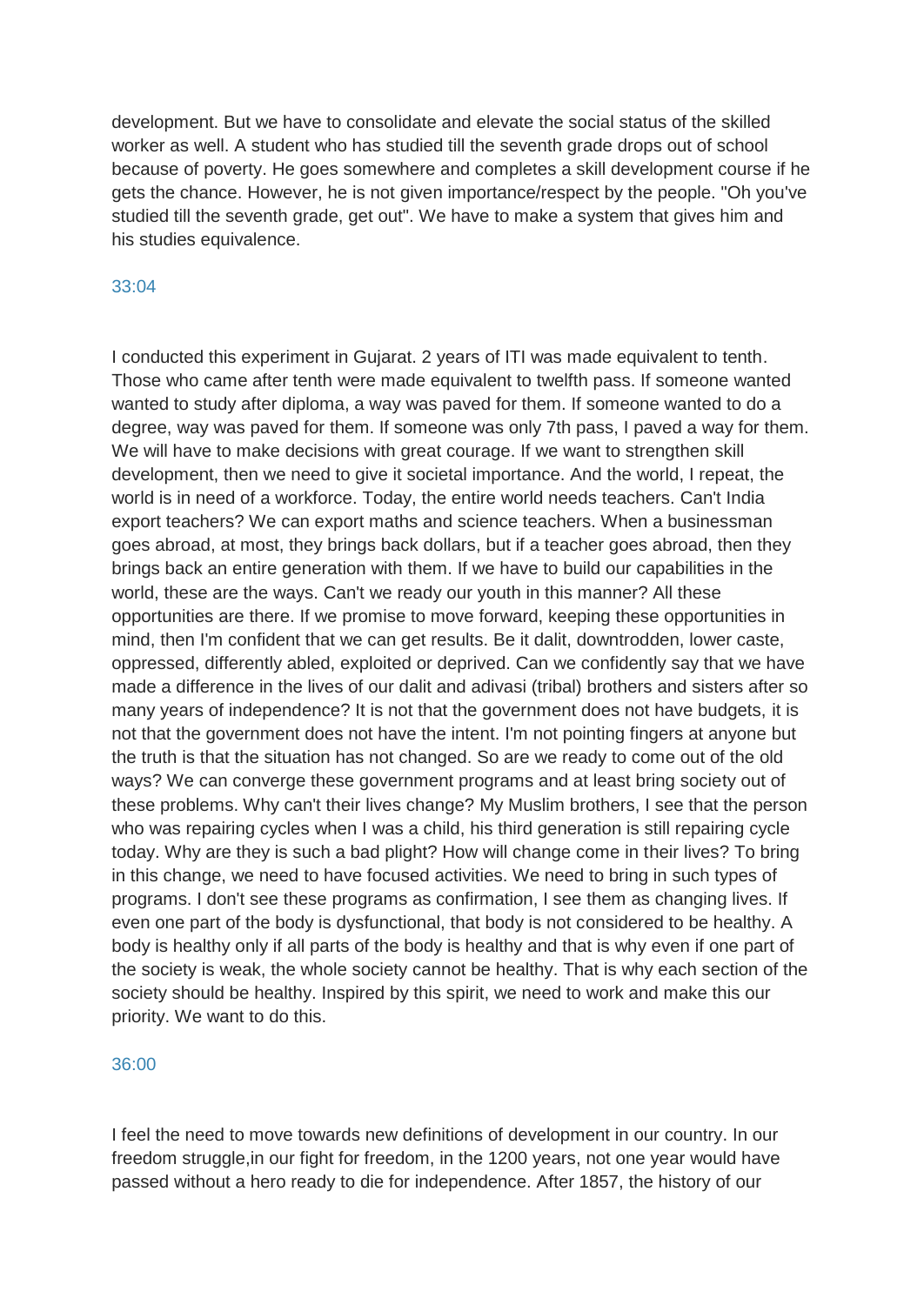freedom struggle has been documented. There is no region in India where someone or the other was not ready to for our independence, not ready to become a martyr. The struggle was continuous, there was no decrease in the number of people ready to be sacrifice their lives for the country.The prisons of Andaman Nicobar prisons were always full. Within the country, there was no shortage of people who were willing to die for the country. When one martyr would achieve martyrdom, there used to be a wait for the next martyr to be inspired and stand up.

The struggle continued, the lust for freedom was never small. But Mahatma Gandhi made a huge contribution, which history will have to accept. Even though the lust for freedom, and number of people willing to die for freedom was immense and unbroken, it was Mahatma Gandhi who did the greatest work, by turning the movement for freedom into a people's movement. He turned the freedom struggle into a people's movement. If someone swept the street, they believed that they were working towards freedom. If someone wore Khadi, they believed they was working towards the country's independence. If someone taught their neighbour, they also believed they were working towards independence. Those who made cloth on the spinning yarn, even they believed they were working towards independence. He made the work of every citizen of Hindustan, a pat of the independence struggle. The manner in which Mahatma Gandhi made independence a people's movement was imaginative. It was so imaginative that neither the English understood it, nor did they have power to fight it. This was the manner in which Mahatma Gandhi made the movement of independence a people's movement. And it is our duty, that we learn something from Mahatma Gandhi, take inspiration from him, try to walk in his steps. And that's why I say that we have to make development a people's movement as well. If we make development a government/bureacratic program, we would meet a similar fate as the martyrs of independence. But if we made development a people's movement, then every person shall think that if I work, I work for the country. If I study, I study for the country. The teacher should also think "When I teach, I teach for the country. When the laborer carries load on the railway station, they should believe that he is doing it for the country. When the farmer works their field, they should think, "I am doing this for my country".

The need of the hour is to create another people's movement towards swarajya (selfrule). It is not impossible. If we are able to create a people's movement, every person will think they are working for the nation. If we are able to create this attitude/feeling, that when I do not throw litter on the street, I do it for the nation. When I go to work on time, I serve the nation. We can create this feeling. Even today, there is no dearth of patriotism in our country. If, in a cricket field, the entire 1.25 billion people of our country can stand together and chant "Bharat Mata ki Jai" (Be victorious Mother India) then can the entire country not stand up for the welfare of its 1.25 billion people ? The need is for us to present a vision. Everyone sitting here is very powerful in their own right, they hold the power to wake up the people. We have to use this power. It is Mahatma Gandhi's 150 anniversary in 5 years. Can we make a resolution on how to celebrate this great man's 150th anniversary. Can we make this decision now so that the fulfilment of the resolution becomes part of the celebration.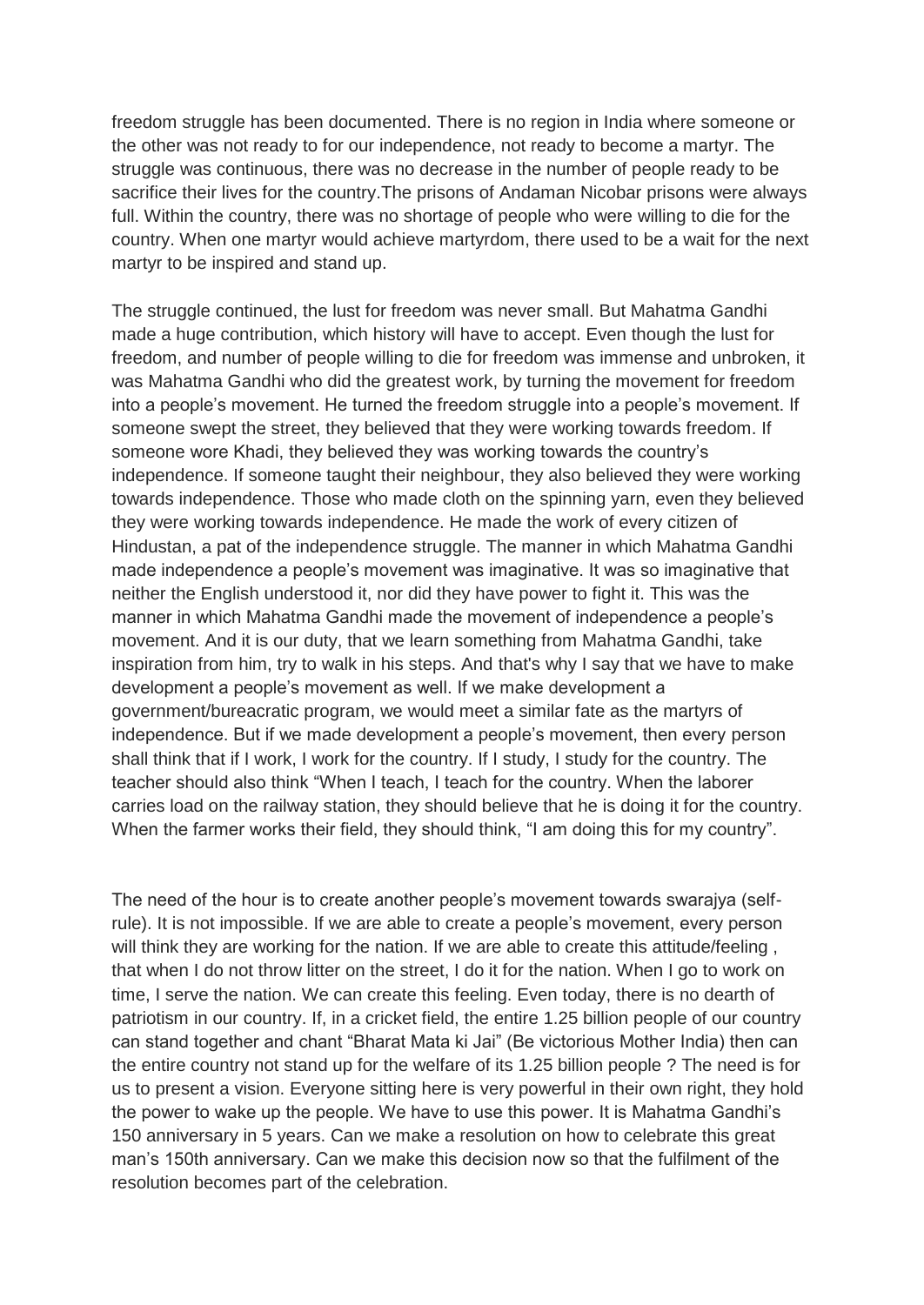Mahatma Gandhi liked many things, but the thing he liked most was hygiene and cleanliness. We have all heard and read about the legends of Sabarmati Ashram. He never compromised with his understanding of cleanliness, with his understanding of hygiene. Can we present a clean and hygienic Hindustan to Mahatma Gandhi on his 150th birth anniversary ? Can we move forward with the dream of a clean India ? If from now itself, we create a plan for 5 years, we can be successful. It is for this reason Honourable Madam Speaker, that the President spoke of this issue in detail. Let us make a resolution, by this way. It will be 75 years of independence in 2022. How many people lost their livelihood, spent their entire lives in the prisons of Andaman and Nicobar ? How many people were hanged ? Can we completely make the Hindustan of their dreams our centre of our inspiration and work in the next 8-9 years until the 75th anniversary of our independence. They are our inspiration. Brothers and sisters, many of you were born after independence, some veterans were born before it, some would have even fought in the freedom struggle. I was born after independence, the thought often comes to my mind, I never got a chance to die for the country, but at least I have the chance to live for the country.

# 42:24

How do we convey the idea to the people to live for the nation. To take the chance to live for the nation so that in 2022, when the country turns 75, the great men that lived and died for the nation may be remembered and their work completed. The rest of the work also needs to be done, but the work that requires most sincerity is the goal to ensure that no Indian family is without home, a home that has a tap, a tap that has running water, and electricity and a toilet as well. This is a minimum that every state and central government should combine to work on as a movement. Only if all of us get involved, get together to form a plan for 8-9 years. If we have to toil for this, we must, but 75 years after independence, remembering Bhagat Singh, Sukhdev, Raj Guru and Mahatma Gandhi and Sardar Patel, remembering all these great men we must provide all of them(poor) with a house. If we strengthen our resolve and move forward, we can fulfill the dreams of the nation.

And I know this, once in the administration, it is very difficult to take up programmes which can be measured. Respected Mulayam Singh said " I have run a government and because I have run a government I ask you me how you will do this? How will it happen?" I am indebted to his well meaning intentions. He expressed concern. But we will somehow find a way. Let us first dream and then try to achieve our dreams. If there are difficulties, then you experienced people will show us the way. We have to work for the poor and for that we must move forward. Here, this issue also came up, someone said, that this is old alcohol in a new bottle.That they were reminded of alcohol is very natural.

#### 44:46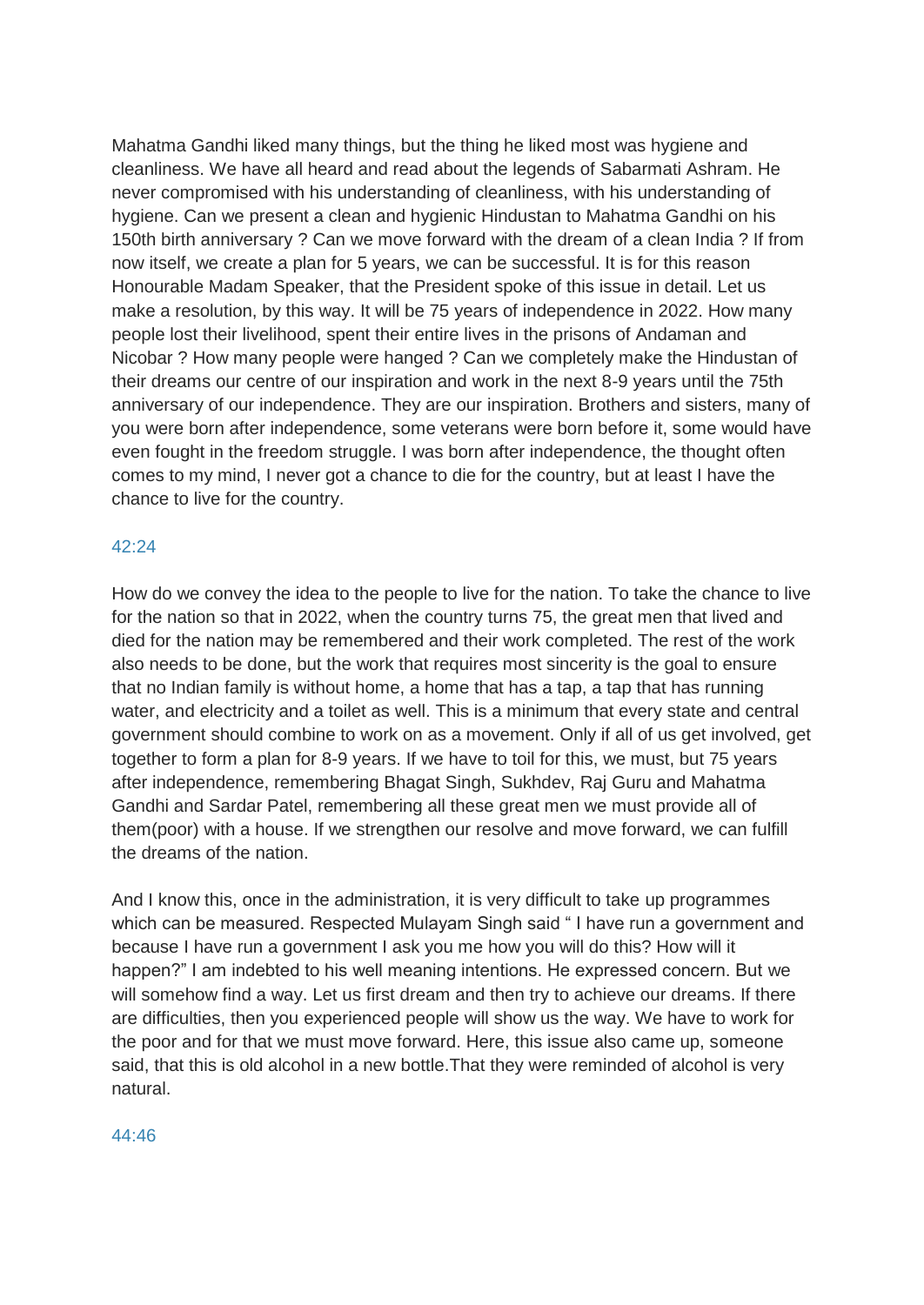But it was also said these things have already been said by us, you have only paraphrased us. Nothing new has been said. This means that you were fully aware of what we have said. Also since yesterday we have been discussing about Mahabharat, I have a story to share. Once Duryodhan was asked whether he understands the difference between right and wrong, truth and lie. Duryodhan replied "Jana vidharmam Nachme prabhuti" I understand what is right but following the path of righteousness is not my character. I know what is truth, what is good but it is not in my DNA. Hence, even if you say you knew it beforehand, had thought about it, I have no objection to your claims, but would just like to state that even Duryodhan knew everything. Hence when we discuss Mahabharata, stories we have been hearing since ages,they ring in our ears. However, the epoch of the Mahabharata has finished. Neither Pandavas nor the Kauravas are alive. Yet, even today, in the heart of people still wants the pandavas to be victorious at the end. None of them want the Kauravas to win. Brothers and sisters, we learn a lot from victory and we must instill those learnings too. Victory teaches us to be modest. I assure the house, we have our seniors here from different parties, I am sure with their blessings we will be able to develop the strength to save us from pride. They will teach us modesty. Irrespective of the numerical strength of the government, I do not want to move forward without your support. We do not wish to move forward on the numerical strength but on the strength of the collective. That is why, we must move forward with the attitude of togetherness.

Nowadays models are being popularly discussed, the Gujarat model in particularly. You all must have heard my speeches, in which I keep saying that even in Gujrat model, the model in one district did not work in another district. This country has a lot of diversity. Hence a model working perfectly in the desert region of kutch will not work in the greenbelt of Balsar. We understood this well, this is the reason Gujarat has been successful. This understanding is inbuilt in the Gujrat model. The other aspect of Gujrat model is that it is ready to acquire and accept the learnings from any good happening in any part of the country. Even in future, we wish to move ahead with this model, whatever good is happening in India, belongs to everyone. All efforts must be put in to implement it in other parts of India. Today it has been claimed by the Tamil Nadu team that the Tamil Nadu model is better than the Gujarat model.I welcome this. I welcome that finally this country is seeing a discussion and competition on developmental models. One state claims that it is developing faster than the other. I believe this is the biggest contribution of Gujrat model. This kind of competition had not existed previously between states. We wish to see more competition between states in the coming time on developmental grounds. There should be competition between central and state on developmental grounds. I long to hear every state say that they have moved ahead of Gujrat. Only when this happens, there will be a change in this country. And yes, even the small states do well. Like I said Sikkim has become an organic state. The work done by Tamil Nadu in urban area rain water harvesting is imitable. Chattisgarh, a state living with the Naxalite problem came up with a new model of P. D.S.(Public Distribution System). It has created a policy to feed the poorest of the poor. Our sister Mamta Banerjee is putting all efforts to pull out West Bengal from the misgovernance of the past 35 years. We respect all these things. And hence, from every state, even from kerala, you will be happy to know that I had called a very junior officer from kerala where the Left is in